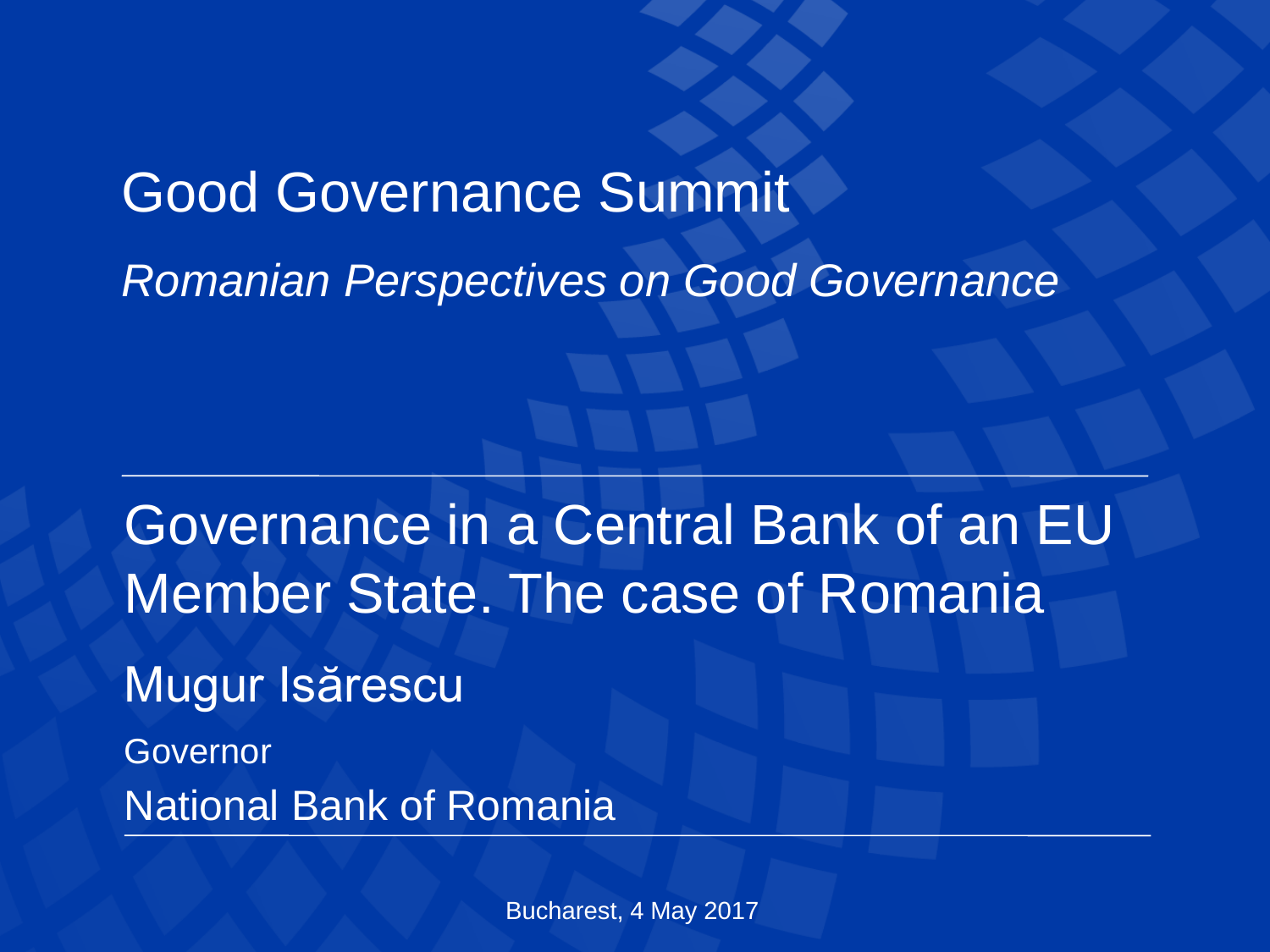## **Contents**

Guidelines for good governance deriving from ESCB membership ..…3

A challenge: choosing the right moment for euro adoption ………….…8

|--|--|--|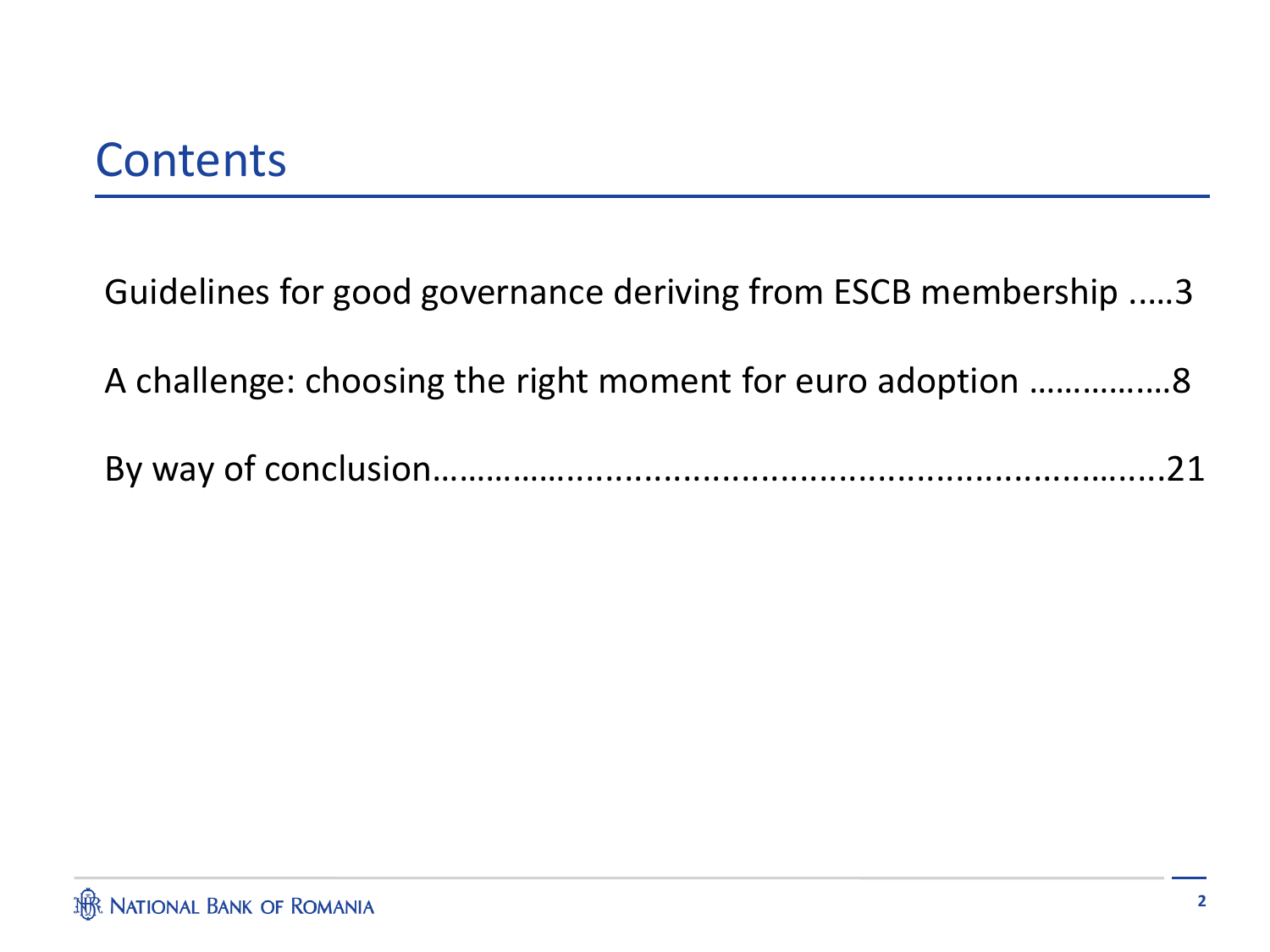## Guidelines for good governance deriving from ESCB membership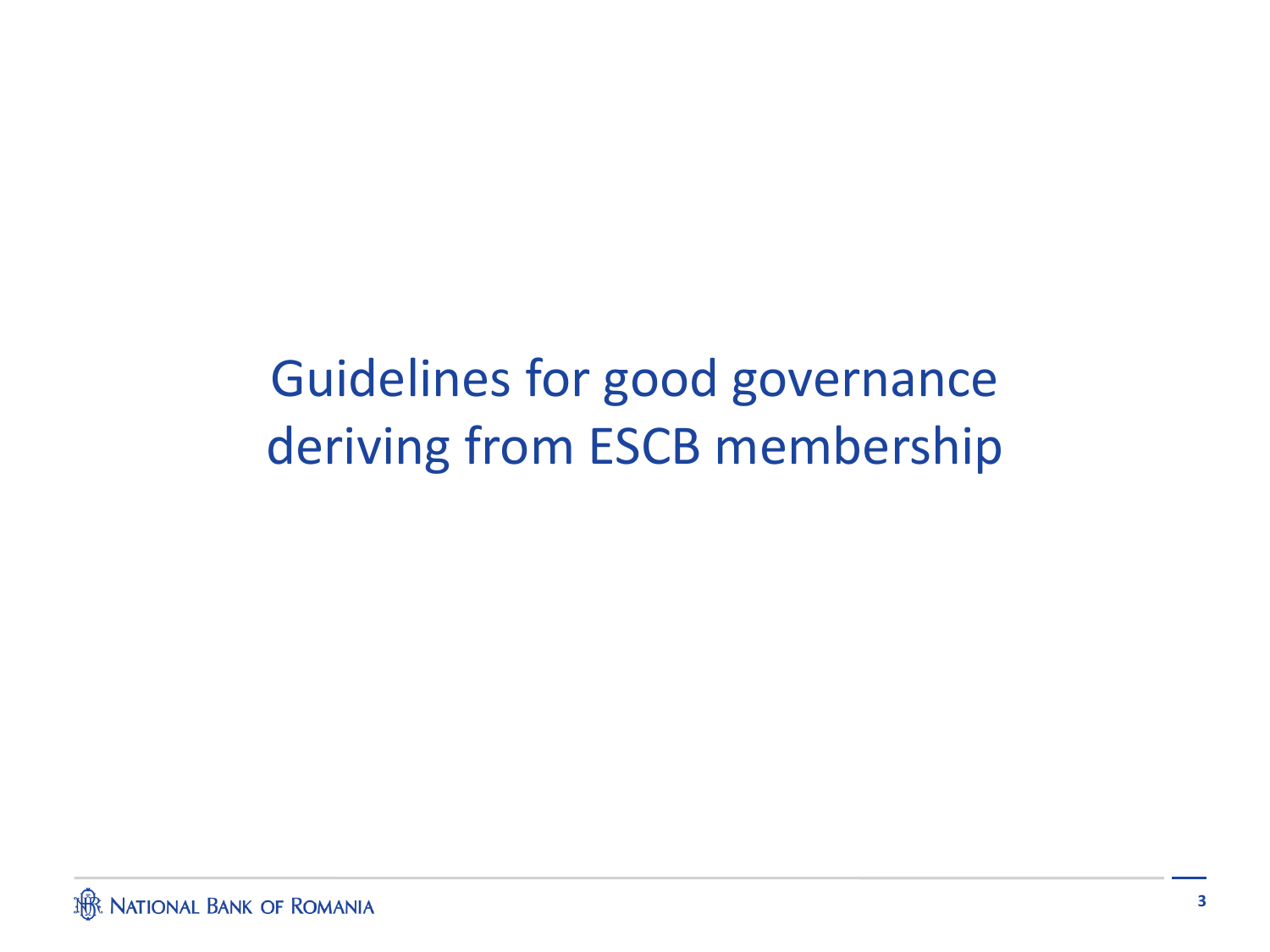#### Governance guidelines and benchmarks

- $\Box$  The National Bank of Romania is one of the 28 members of the European System of Central Banks since joining the EU in 2007
- $\Box$  ESCB membership automatically implies accepting a common set of principles, rules, laws and customs
- $\Box$  Good governance should be judged against a goal: the EU Treaty sets price stability as the primary objective of the central banks
- $\Box$  Independence of central banks is an institutional prerequisite and has four dimensions: functional, institutional, personal, financial
- $\Box$  Prohibition of monetary financing of general government imbalances
- Importing good practices via:
	- $\checkmark$  Participation in various ESCB bodies at different levels (from the ECB General Council to ESCB working groups)
	- $\checkmark$  Implementing EU legislation and guidelines on bank regulation, supervision and resolution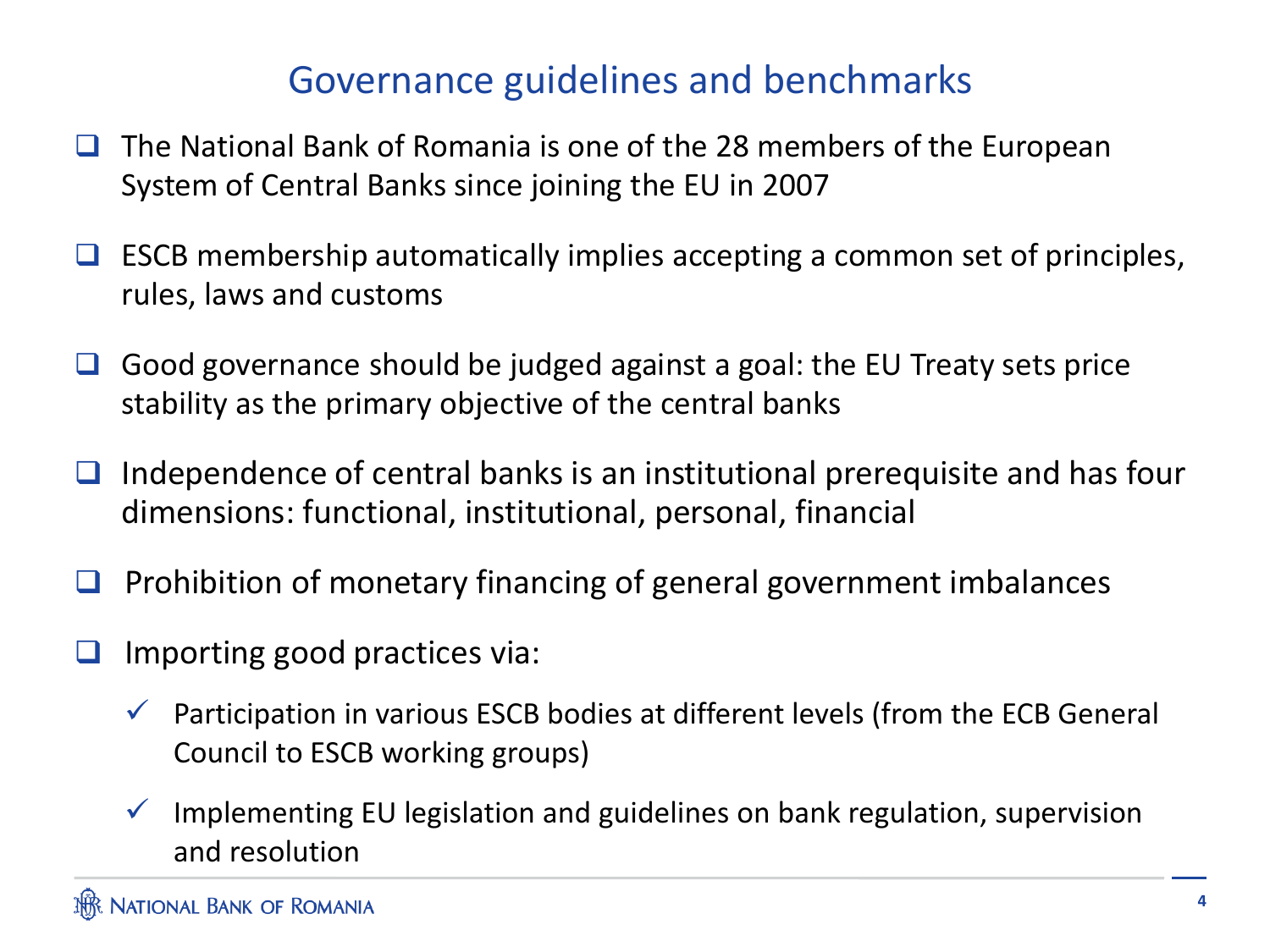#### Independence does not mean lack of accountability or transparency

- The NBR publishes an Annual Report, submitted to Parliament
- $\Box$  A quarterly Inflation Report and a half-yearly Financial Stability Report are also published and presented in public conferences
- $\Box$  The calendar of Board meetings on monetary policy issues is published one year in advance
- **O** Monetary policy decisions are announced via press releases and presented by the Governor during press briefings
- $\Box$  The reasoning behind the monetary policy decisions is also made available through the minutes of the Board meetings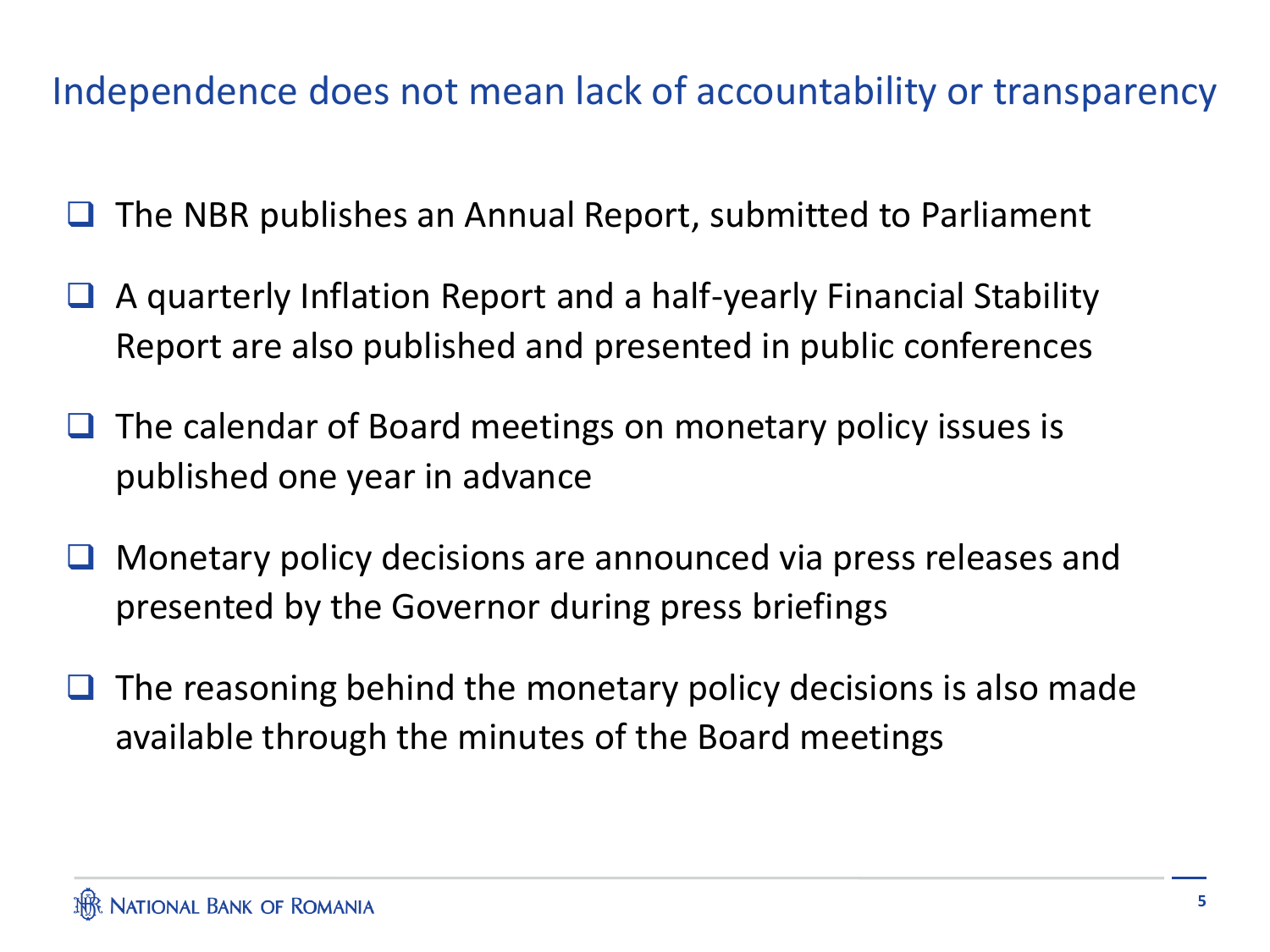#### Is good governance confined to obeying rules?

- The ESCB principles preconditions for good governance: they are necessary, but not sufficient
- Good governance in practice is about more than strictly complying with a playbook
	- $\checkmark$  Making appropriate decisions when faced with changing or multifaceted circumstances requires flexibility and creativity
	- $\checkmark$  Olivier Blanchard (2006): "Monetary policy must be closer to art if it is confronted to new, poorly anticipated and poorly understood, contingencies. In that case, each of these contingencies requires fast thinking and having to make decisions not fully based on existing research, but rather on well trained intuition"
- $\Box$  The benchmarks for good governance in a central bank depend on the particular functions it is required to perform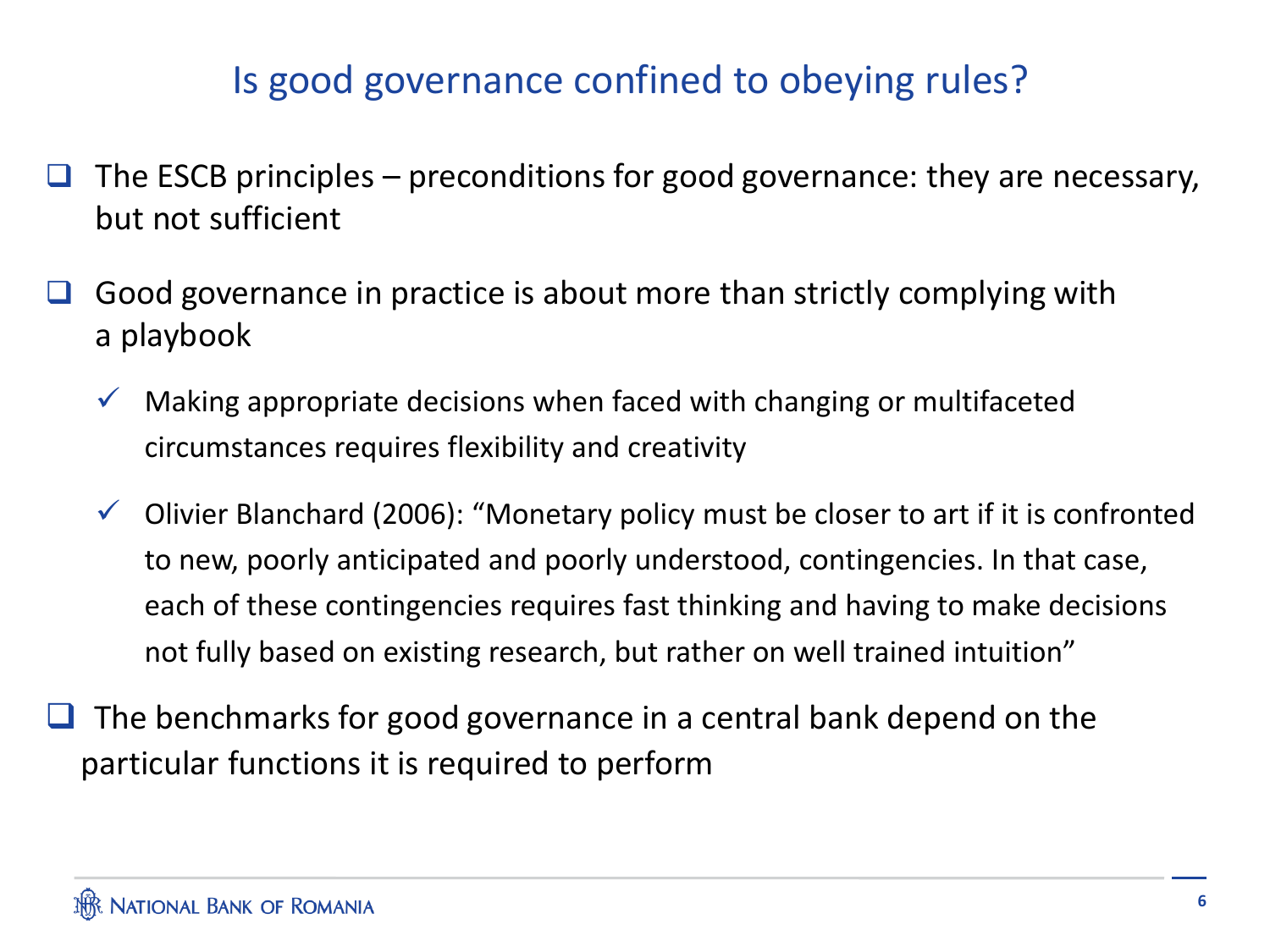#### Introducing the National Bank of Romania

- $\Box$  Besides the traditional tasks related to monetary policy and currency issue, the NBR is entrusted with a number of other activities, which are not performed by all central banks:
	- $\checkmark$  Bank supervision (not a task of central banks in Austria, Denmark, Finland, Poland, Sweden, for instance)
	- $\checkmark$  Issuance of secondary legislation concerning bank regulation
	- $\checkmark$  Involvement in macroprudential policy (unlike central banks in Finland and Sweden)
	- $\checkmark$  Balance of payments survey (not a task of central banks in Denmark, Ireland, Finland, Malta and UK)
	- $\checkmark$  First appellate authority for sanctions on credit institutions
- $\Box$  By contrast, the NBR is not responsible for:
	- $\checkmark$  Financial services consumer protection (a task of central banks in Italy, France, Hungary, Portugal, Spain, for instance)
	- $\checkmark$  Supervising the capital and insurance markets (a task performed by the central banks in the Czech Republic and Hungary, for instance)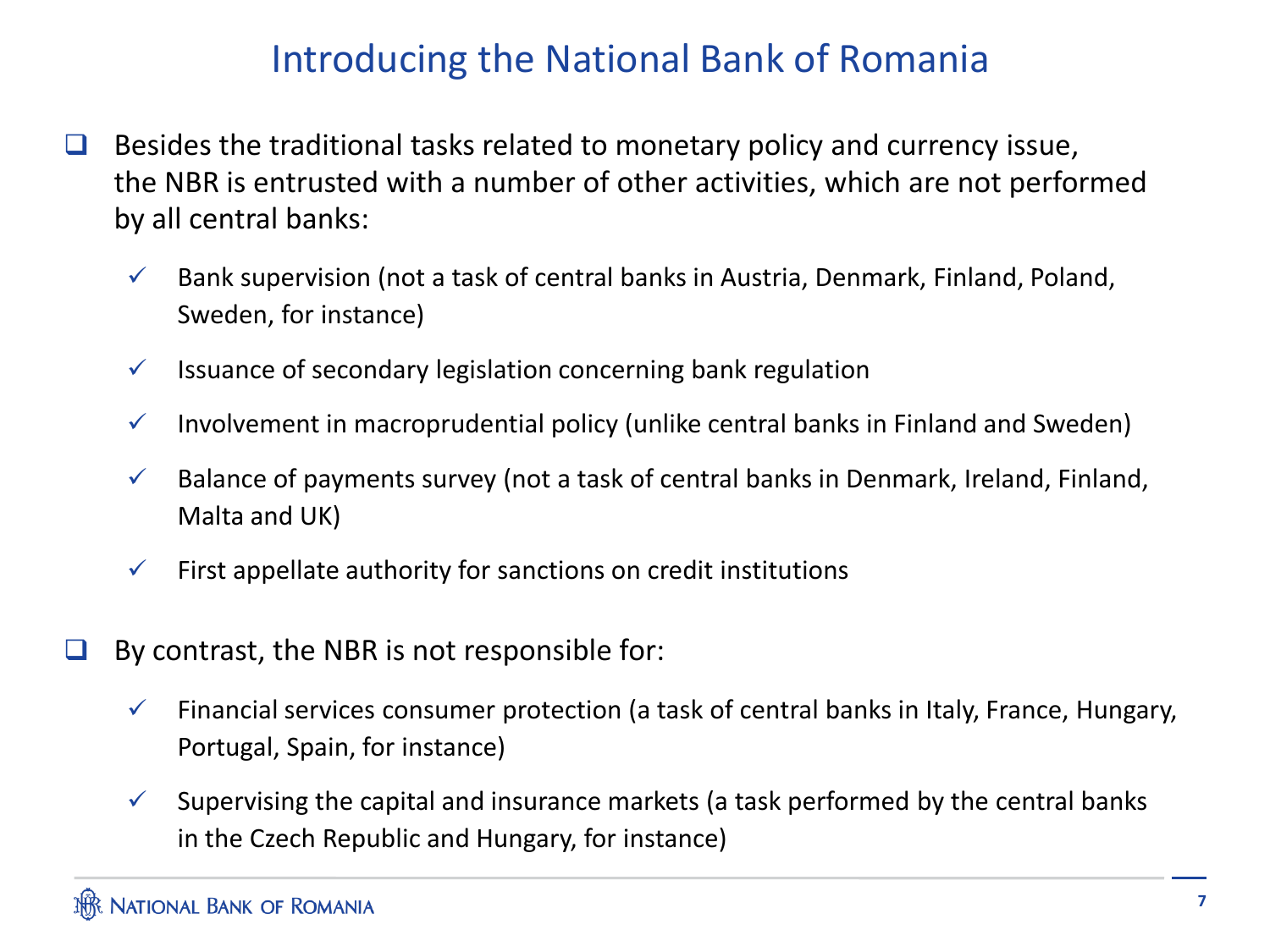## A challenge: choosing the right moment for euro adoption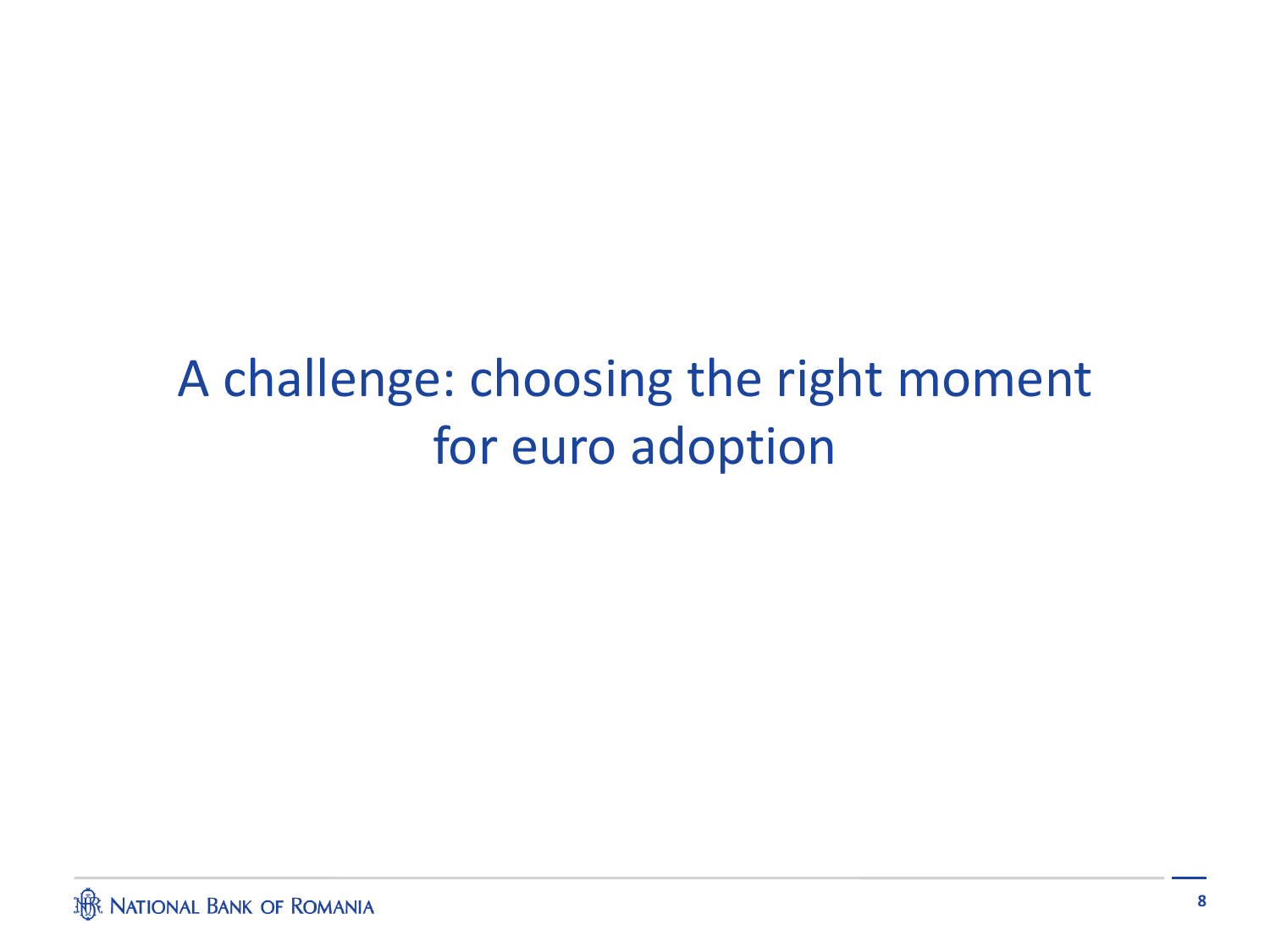#### Euro adoption: A challenge for good governance

- $\Box$  From a legal perspective, euro adoption is a done deal
	- $\checkmark$  With the exception of UK and DK, there are no other opt-out clauses from the EMU
	- For Romania, the question is **when,** not **if**
- Nevertheless, states can still control when the legal commitment materializes
	- *De facto*, there is considerable discretion in managing the economics of euro adoption, in spite of the *de jure* commitment to adopt the single currency
	- $\checkmark$  Setting the entry date into ERM II (Sweden)
	- $\checkmark$  Formally, the entry date is conditional upon fulfilling the nominal convergence criteria
	- $\checkmark$  The Treaty requires a "high degree of sustainable convergence" before a Member State is able to adopt the euro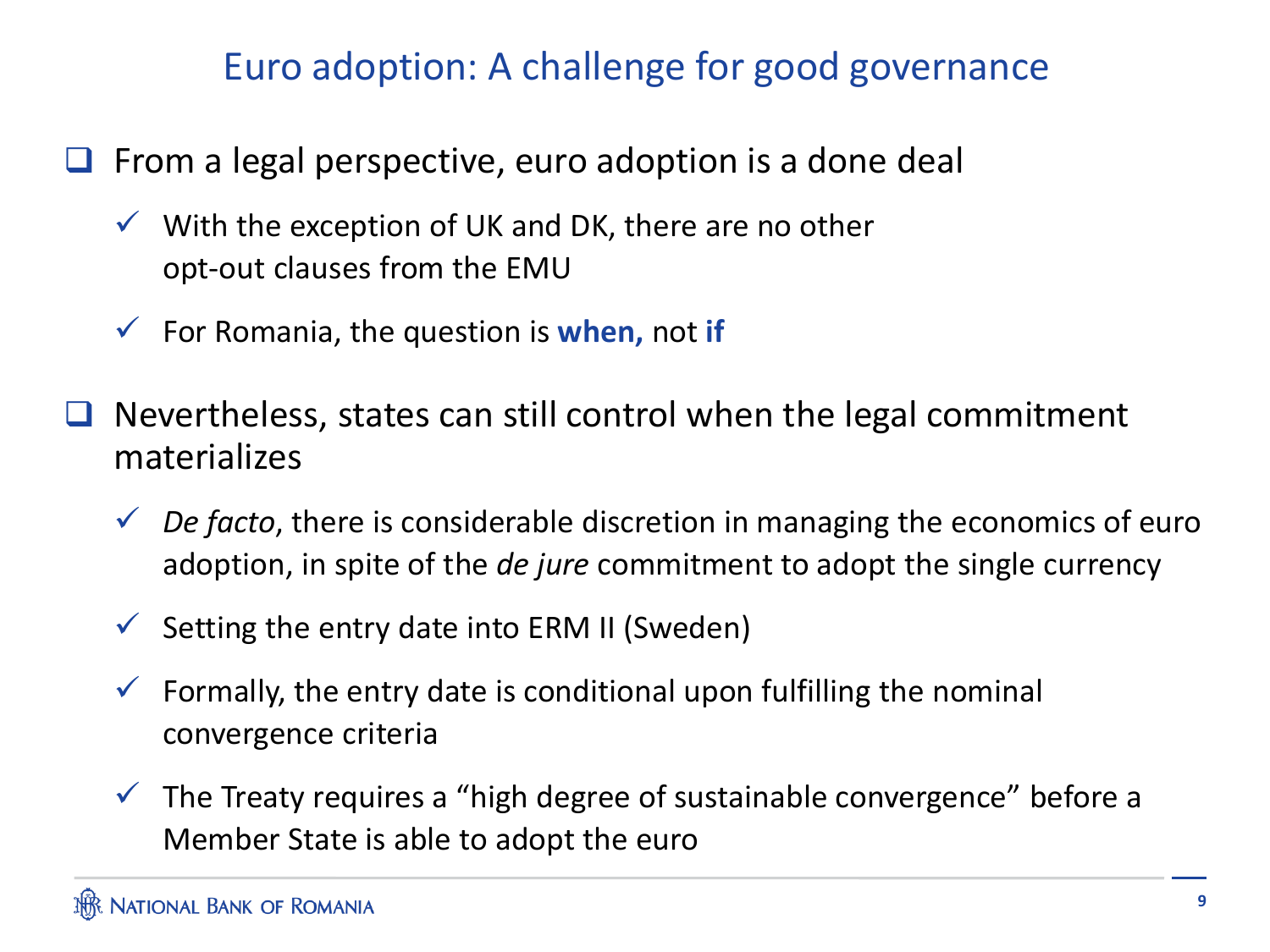#### **Maastricht Criteria**

#### **(Nominal Convergence Indicators)**

| <b>Nominal Convergence Indicators</b>                           | <b>Maastricht Criteria</b>                                                                                     | Romania                | <b>Fulfilment of</b><br>the criteria |
|-----------------------------------------------------------------|----------------------------------------------------------------------------------------------------------------|------------------------|--------------------------------------|
| <b>Inflation rate (HICP)</b><br>(percent, annual average)       | $\leq$ 1.5 pp above -0.1% (average of the three<br>best performing Member States*)                             | $-0.5$<br>(March 2017) | Yes                                  |
| Long-term interest rates<br>(percent per annum, annual average) | $\leq$ 2 pp above 1.6% (average of the three<br>best performing Member States in terms<br>of price stability*) | 3.4<br>(March 2017)    | Yes                                  |
| Exchange rate (vs. euro)**<br>(percentage change)               | $±15$ percent                                                                                                  | $+0.9/-2.9$            | Yes                                  |
| General government deficit***<br>(percent of GDP)               | $\leq$ 3 percent                                                                                               | 3.0                    | Yes                                  |
| Government debt***<br>(percent of GDP)                          | ≤60 percent                                                                                                    | 37.6                   | Yes                                  |

\*) Croatia, Ireland, Slovakia.

\*\*) Maximum percentage deviations of the bilateral exchange rate against the euro from its March 2015 average level in April 2015 to March 2017 based on daily data at business frequency. An upward/downward deviation implies that the currency was stronger/weaker than the average exchange rate in March 2015.

\*\*\*) 2016; ESA2010 methodology.

*Source: Eurostat*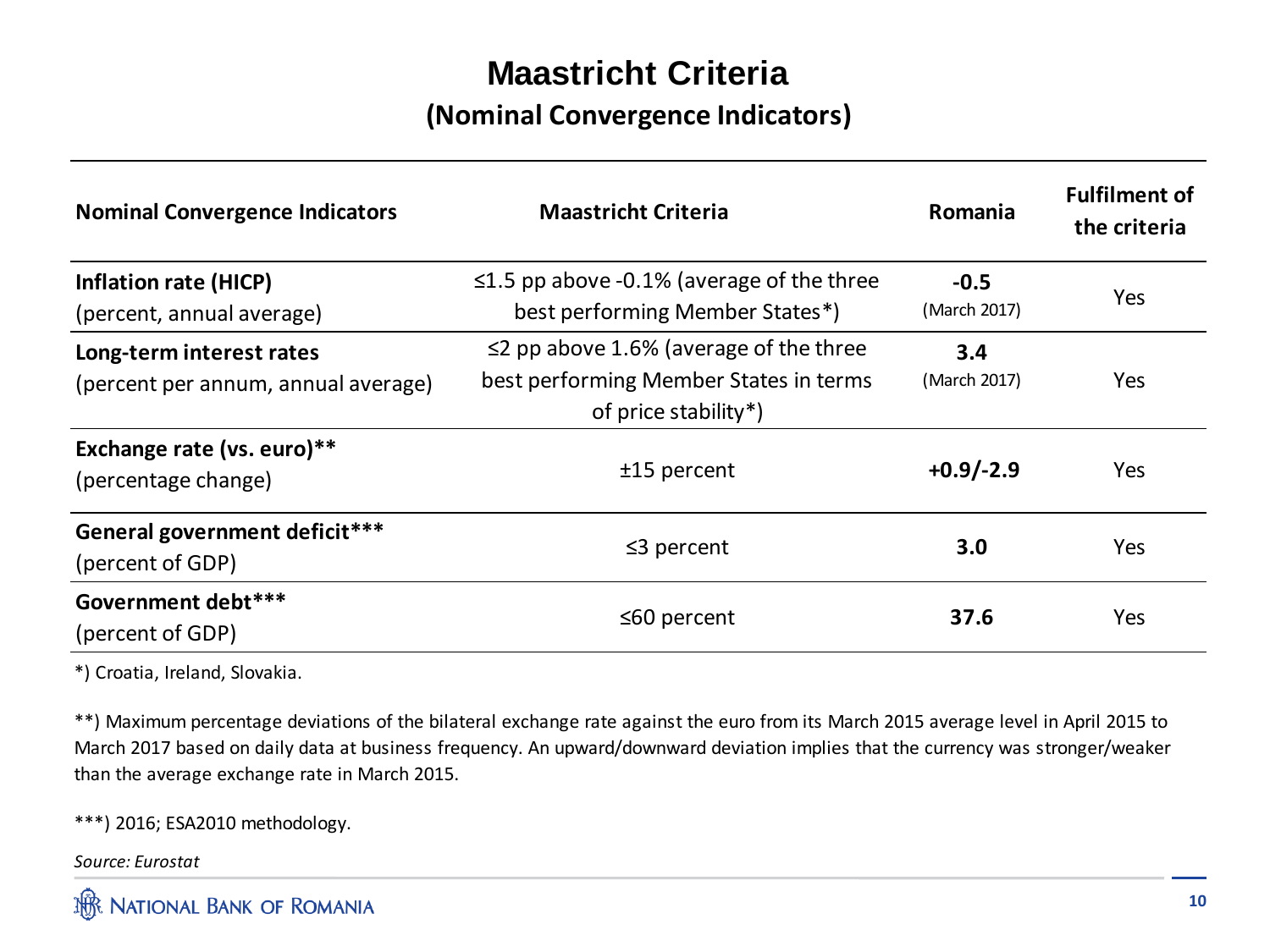Euro adoption by NMS: from compliance with the Maastricht criteria to choosing the right moment

#### **2004** □ The initial concern related primarily to fulfilling the **nominal convergence criteria**

- $\checkmark$  As laid down in the Maastricht Treaty
- **2006** ■ Stronger focus on the **sustainable** compliance with the criteria
	- $\checkmark$  In the case of Lithuania, it was not the 0.1 pp overshooting of the inflation rate criterion that prevented its accession to the euro area starting 2007, but rather the lack of sustainably low inflation
	- Changes in the **cost/benefit ratio** of joining the euro area *(not only benefits*)

#### **Post crisis**  $\Box$  The issue of sustainable convergence gained more weight in the debate, hence the **increased importance attached to achieving a certain level of real convergence** (measured by GDP/capita)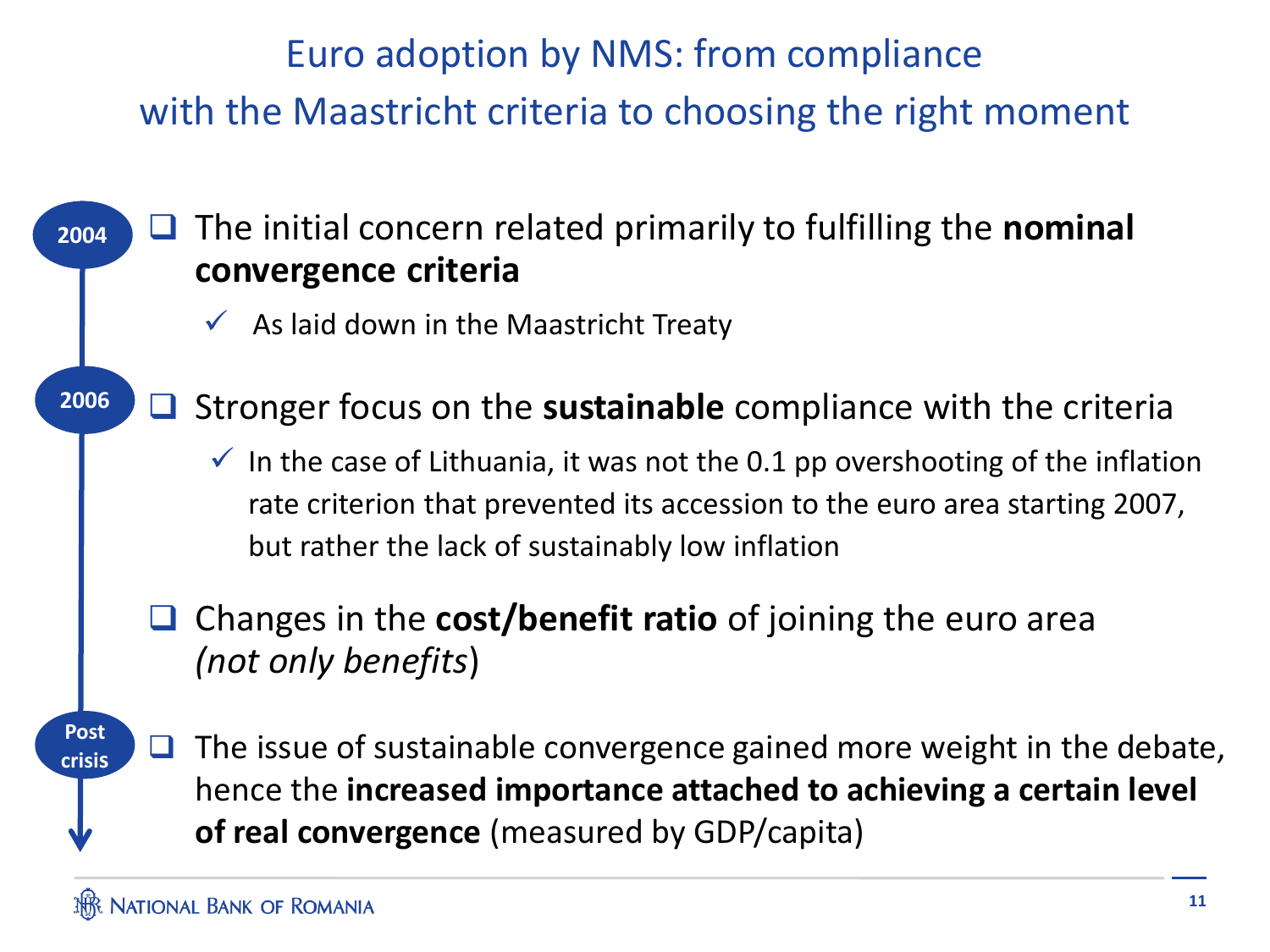#### The change of attitude towards euro adoption is also underpinned by country-specific considerations

- 5 NMS already adopted the euro: Slovenia (2007), Slovakia (2009), Estonia (2011), Latvia (2014), Lithuania (2015)
	- Small countries (Bucharest size, for the most part)
	- Mostly fixed or quasi-fixed exchange rate regimes in place
	- Relatively high level of real convergence
	- Geopolitical considerations played a part in the Baltics' case
- $\Box$  Larger countries with a flexible exchange rate regime such as Hungary, Czech Republic, Poland and Romania are more cautious as regards euro adoption
	- The euro adoption is a fundamental shift in the *modus operandi* for an economy which currently has in place a flexible exchange rate and enjoys an independent monetary policy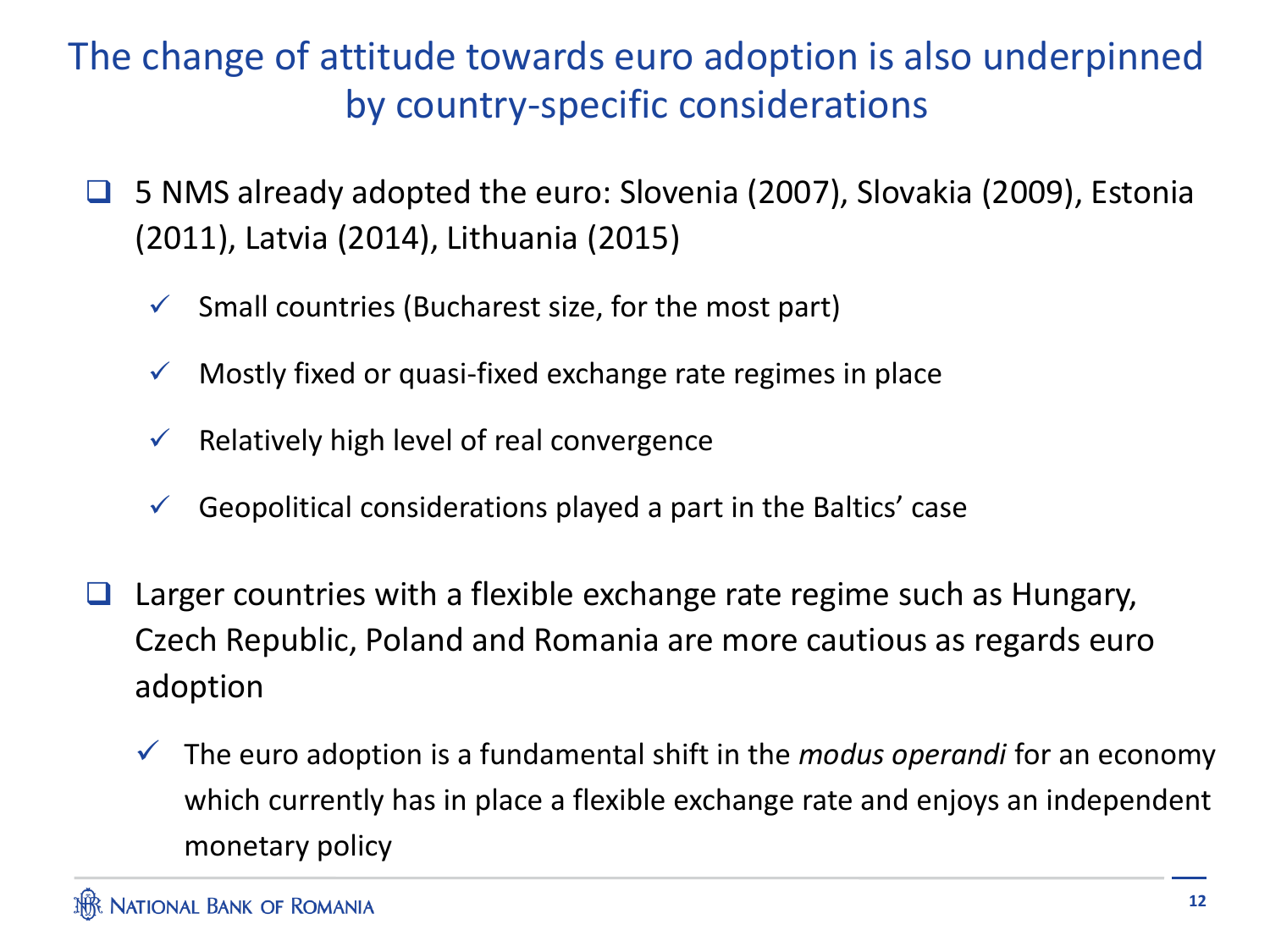#### None of the non-euro NMS have currently announced a target date for euro adoption

| Initial target |           | Date of setting the initial target              | <b>Current position</b> |
|----------------|-----------|-------------------------------------------------|-------------------------|
| <b>BG</b>      | 2010      | 2004 – Pre-accession Economic Programme         | No target date          |
| CZ             | 2009/2010 | 2003 – Czech Republic's Euro Accession Strategy | No target date          |
| <b>HU</b>      | 2008      | 2003 – Pre-accession Economic Programme         | No target date          |
| PL             | 2008/2009 | 2003 – Pre-accession Economic Programme         | No target date          |
| <b>RO</b>      | 2014      | 2007 – Convergence Programme                    | No target date          |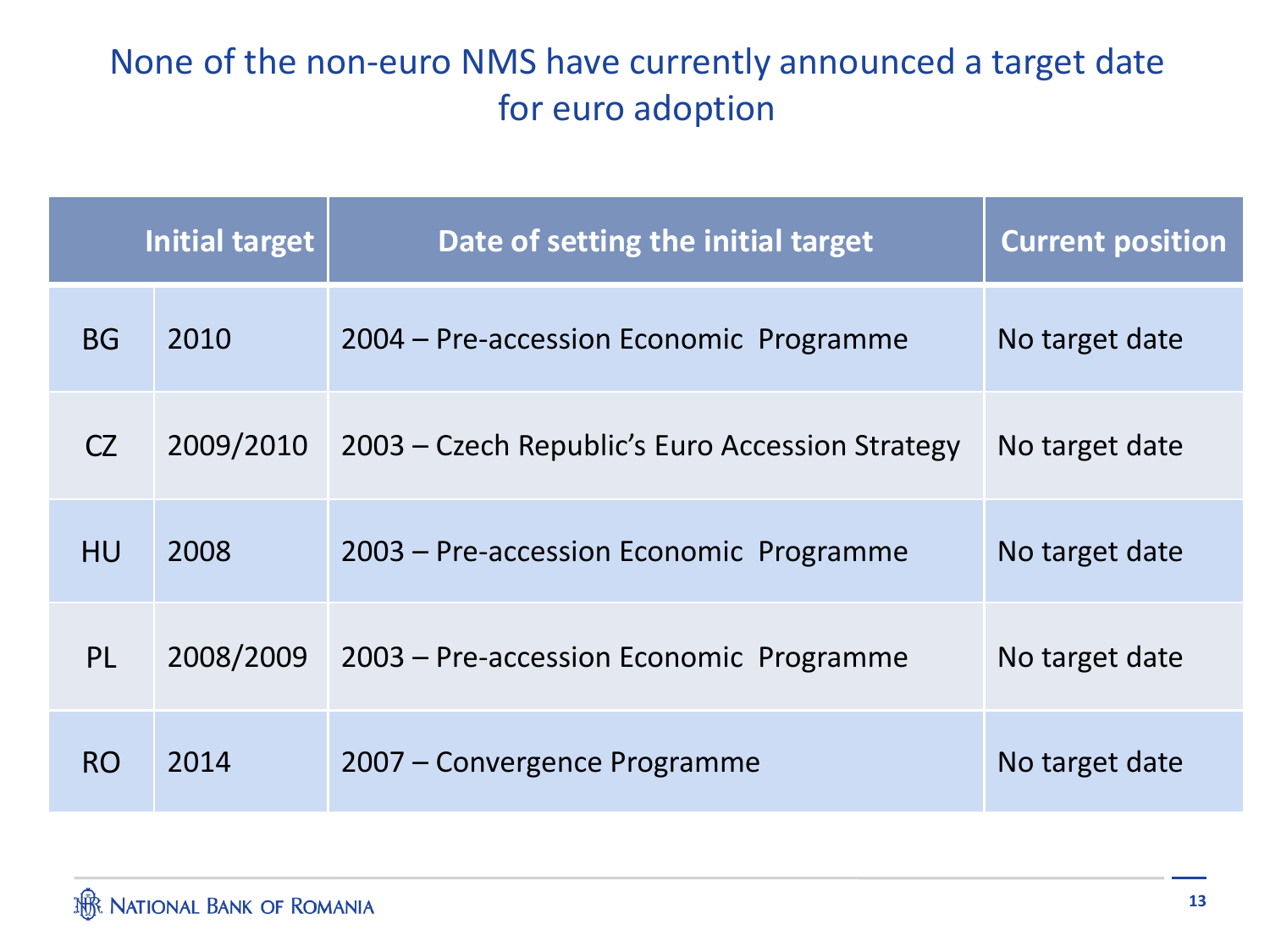#### Why caution as regards euro adoption?

- $\Box$  A single currency area is no place for economies with competitiveness issues or rigid markets, therefore structural reforms are a prerequisite for success
- $\Box$  The advantage of lower borrowing costs can no longer be taken for granted
	- $\checkmark$  Lower pre-crisis risk premia appear now to have been largely the result of the widespread mispricing of risk at the time
	- $\checkmark$  Markets started again to evaluate risk on a country-by-country basis
- $\Box$  Strong trade integration with the euro area was achieved irrespective of having adopted or not the single currency
- $\Box$  CEE economies with floating currencies went through relatively milder economic contractions than those with fixed exchange rate regimes
- $\Box$  There are now direct costs associated with the sovereign debt crisis and the crisis resolution mechanisms
	- $\checkmark$  Politically difficult to justify to the general public contributions made to the benefit of relatively richer countries (see the collapse of the Radičová government in SK)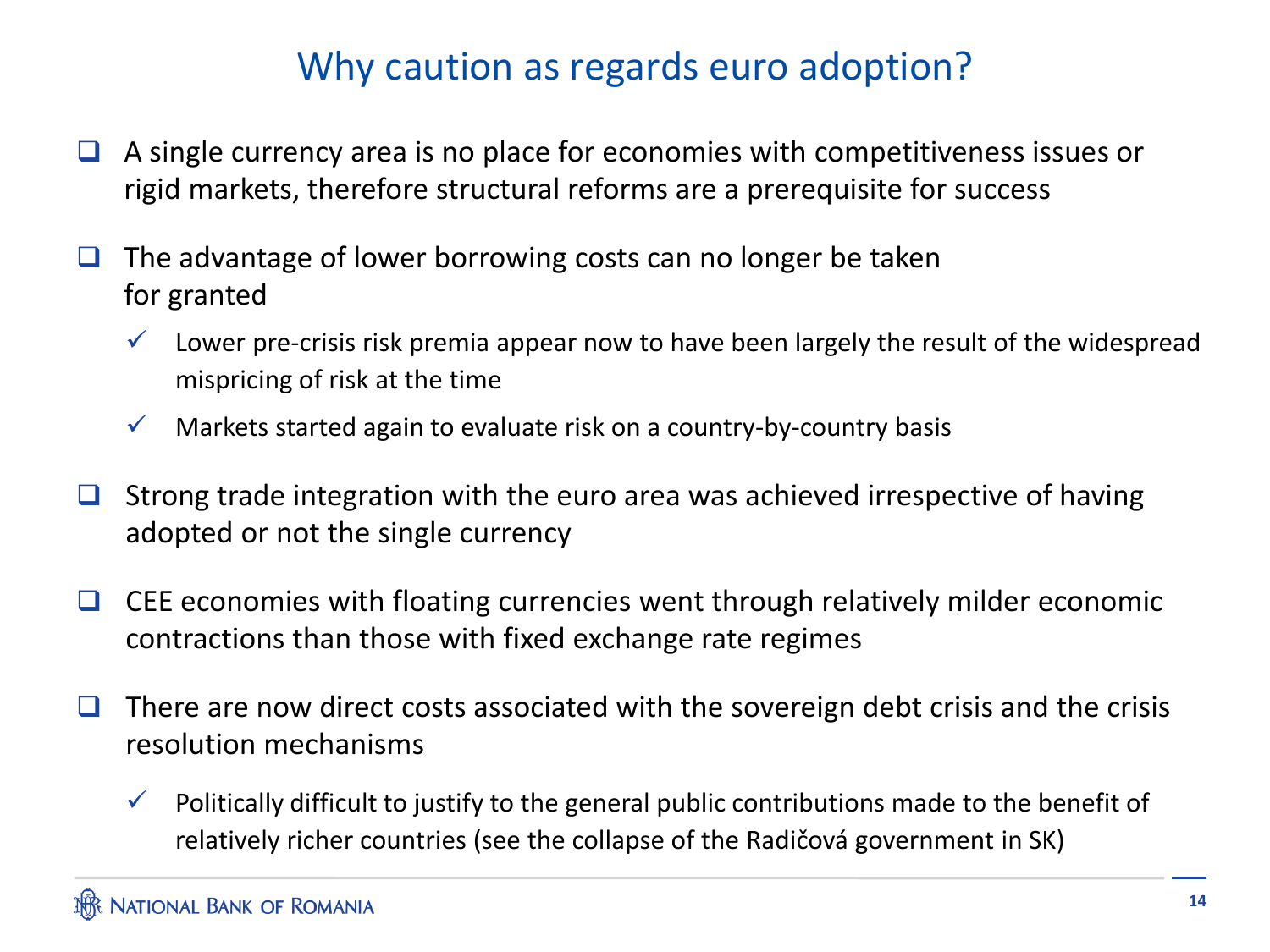### A longer waiting period may be warranted given recent historic experiences (Greece)

- Nobody disputes that in the long term it is in the best interest of countries to adopt the euro
	- $\checkmark$  High degree of business cycle correlation and market integration
	- $\checkmark$  Entry in a stability zone
	- Avoiding being left out of the EU core
- $\Box$  Yet the benefits of euro adoption are not unconditional, therefore it is important:
	- $\checkmark$  To make sure that nominal convergence criteria are achieved on a sustainable basis
	- $\checkmark$  To attain a certain degree of per capita income convergence before switching to the euro
		- **a** a large convergence gap may complicate business cycle management in the absence of independent monetary policy
	- $\checkmark$  To demonstrate the effectiveness of the new institutional setup in preventing and dealing with looming imbalances
		- it is important that alternative policy instruments exist in order to take over from monetary policy in case corrections are needed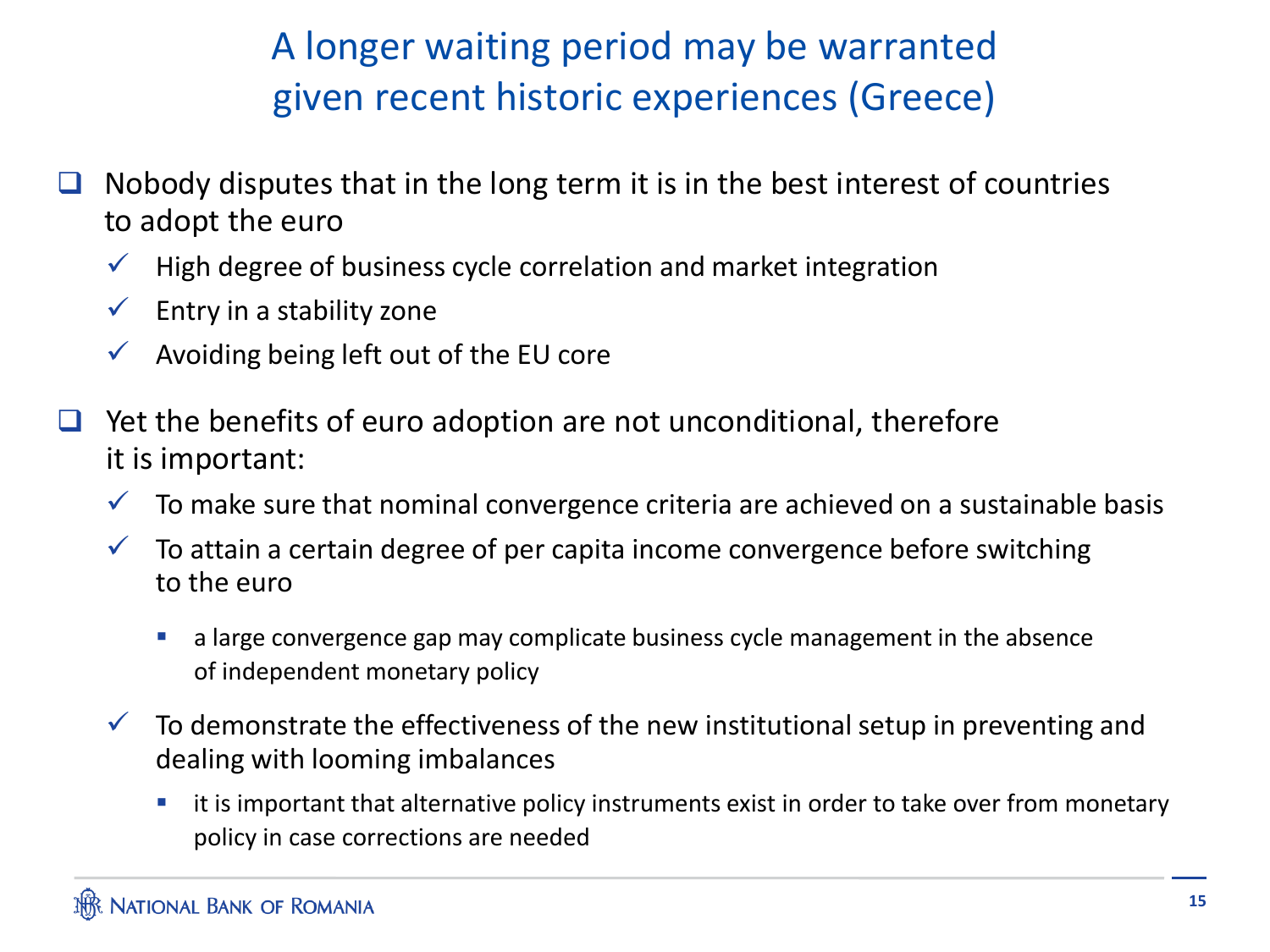Statements reflecting the more cautious approach to euro adoption in non-euro EU countries

#### **Czech Republic**

 $\Box$  "I am convinced the question of [euro] adoption ... is not whether we will accept it but how to time adoption well." (Bohuslav Sobotka, Prime Minister, October 2016)

#### **Hungary**

 $\Box$  "Hungary cannot seriously consider joining the euro zone until the country's average economic development reaches 90 percent of the level of euro states." (Viktor Orbán, Prime Minister, April 2013)

#### **Poland**

 "You shouldn't rush when there is still smoke coming from a house that was burning. It is simply not safe to do so. As long as the eurozone has problems with some of its own members, don't expect us to be enthusiastic about joining." (Marek Belka, NBP Governor, July 2015)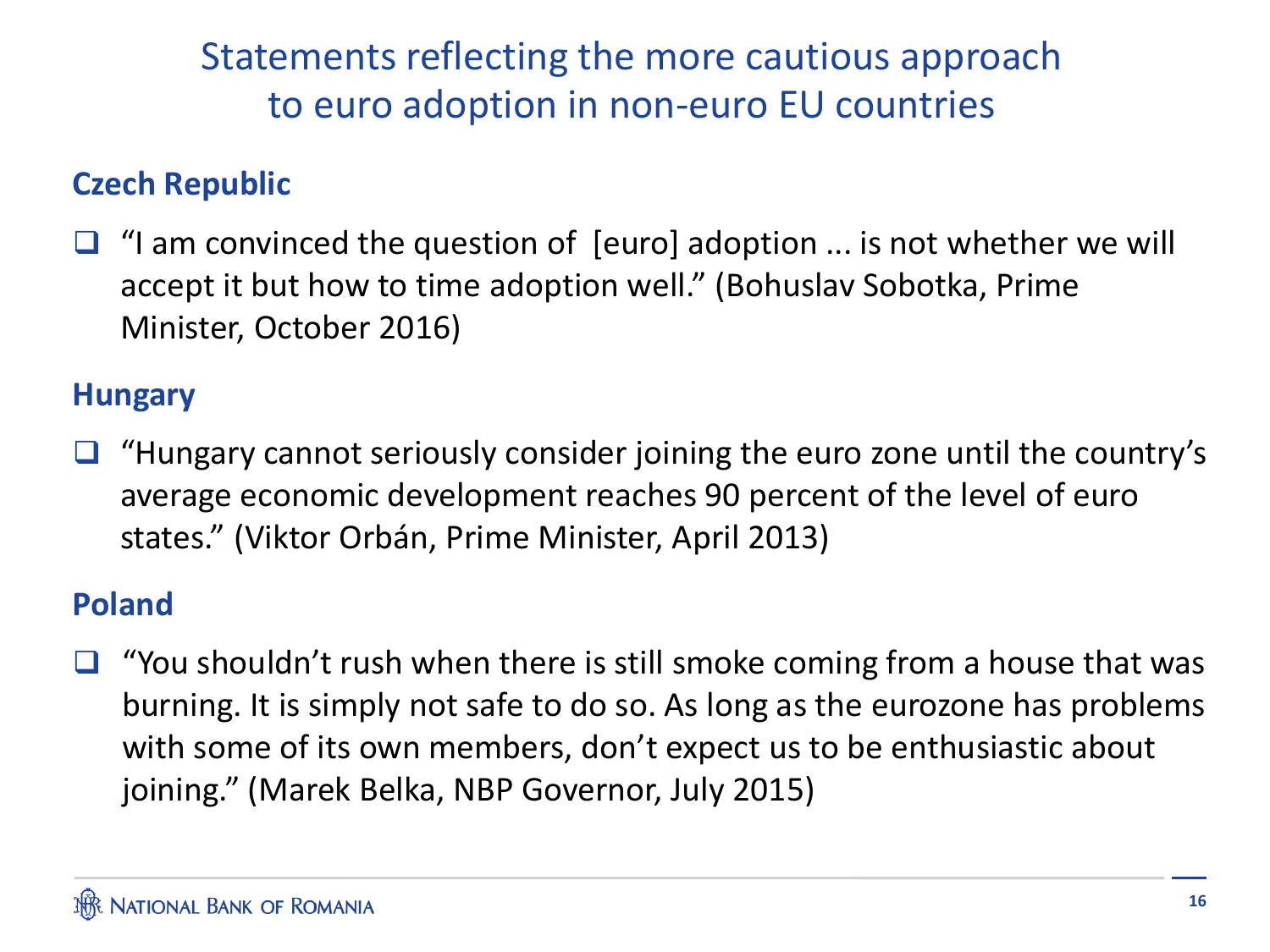#### Romania: Compliance with nominal criteria since July 2015 and steady real convergence trend



**NATIONAL BANK OF ROMANIA**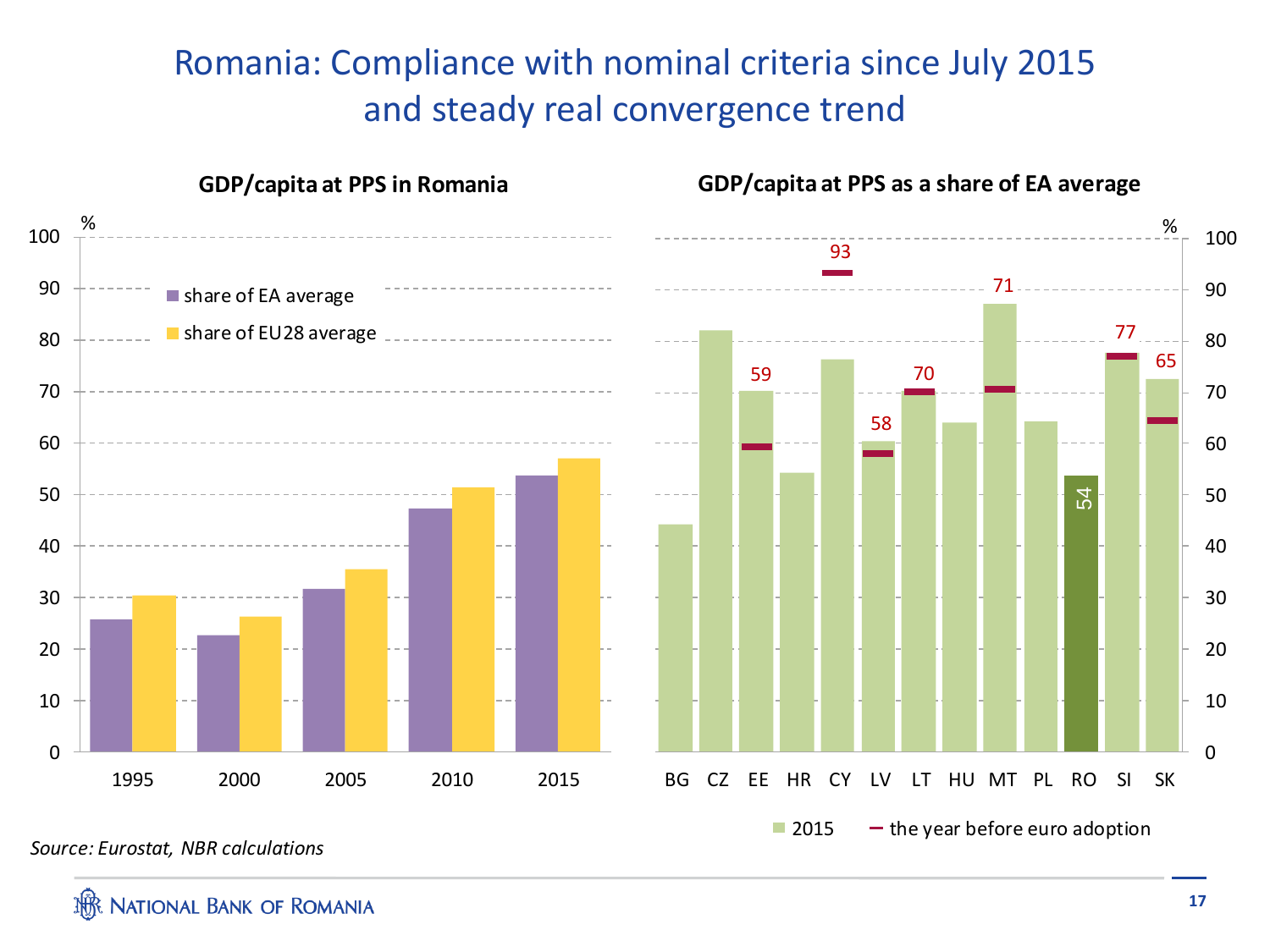#### Still, disparities between Romania's regions remain significant

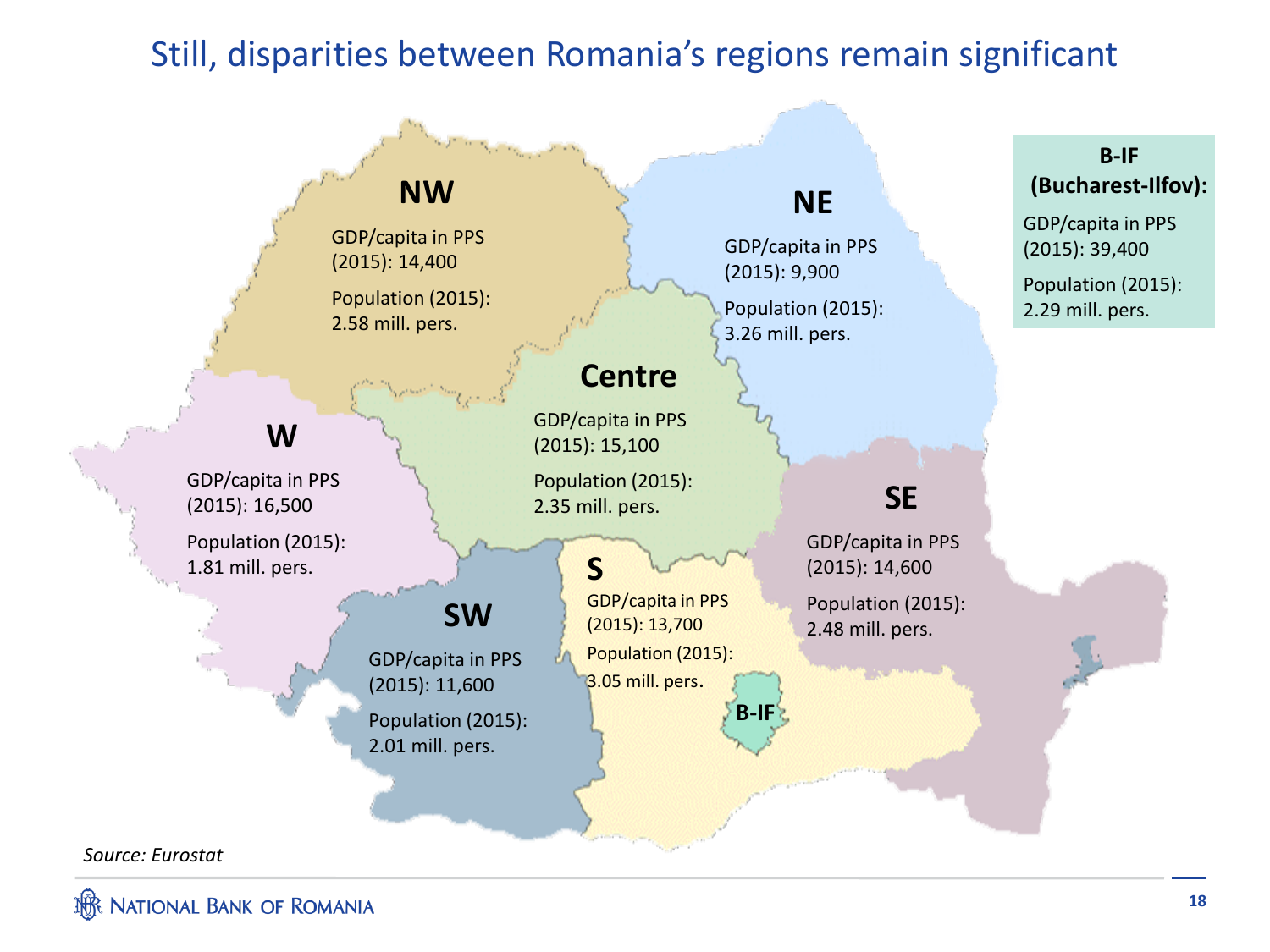#### Most of Romania's regions are in the left tail of the income distribution in the EU



GDP per capita (PPS) in 2015

*Source: Eurostat, NBR calculations* Note*: Inner London – West* was excluded because it is an outlier

No. of regions No. of regions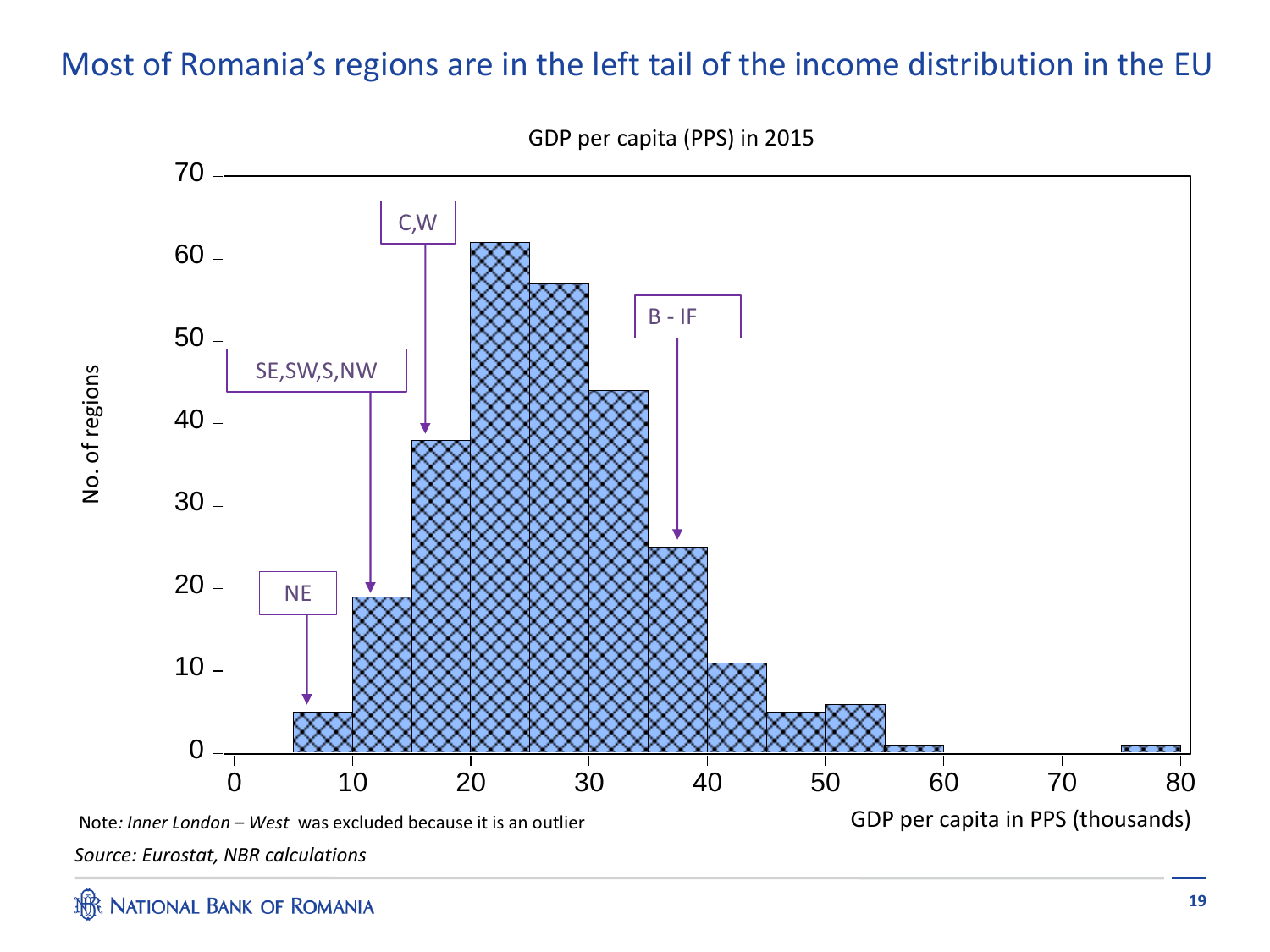### A concrete task for good governance for euro adoption in Romania: alleviating regional disparities

- $\Box$  The dimension of inter-regional development gaps should not be overlooked when assessing real convergence
	- $\checkmark$  Romania is the EU Member State recording the highest disparity across regions
	- $\checkmark$  The poor infrastructure connecting historical provinces favours the concentration of investment near the western border and the persistence of development gaps
		- **both EC and IMF analyses point to the lack of infrastructure as a major obstacle to** economic growth
		- a recent IMF assessment shows that the annual growth in potential GDP may be increased to about 4.5 percent provided that EU fund absorption is adequately maximised
			- o EU fund utilisation is associated with more efficient public investment and allocation of these funds targets areas where Romania is seriously lacking in such investment (e.g., large infrastructure)  $\rightarrow$  the role played by the EU funds in underpinning lasting economic growth is of the essence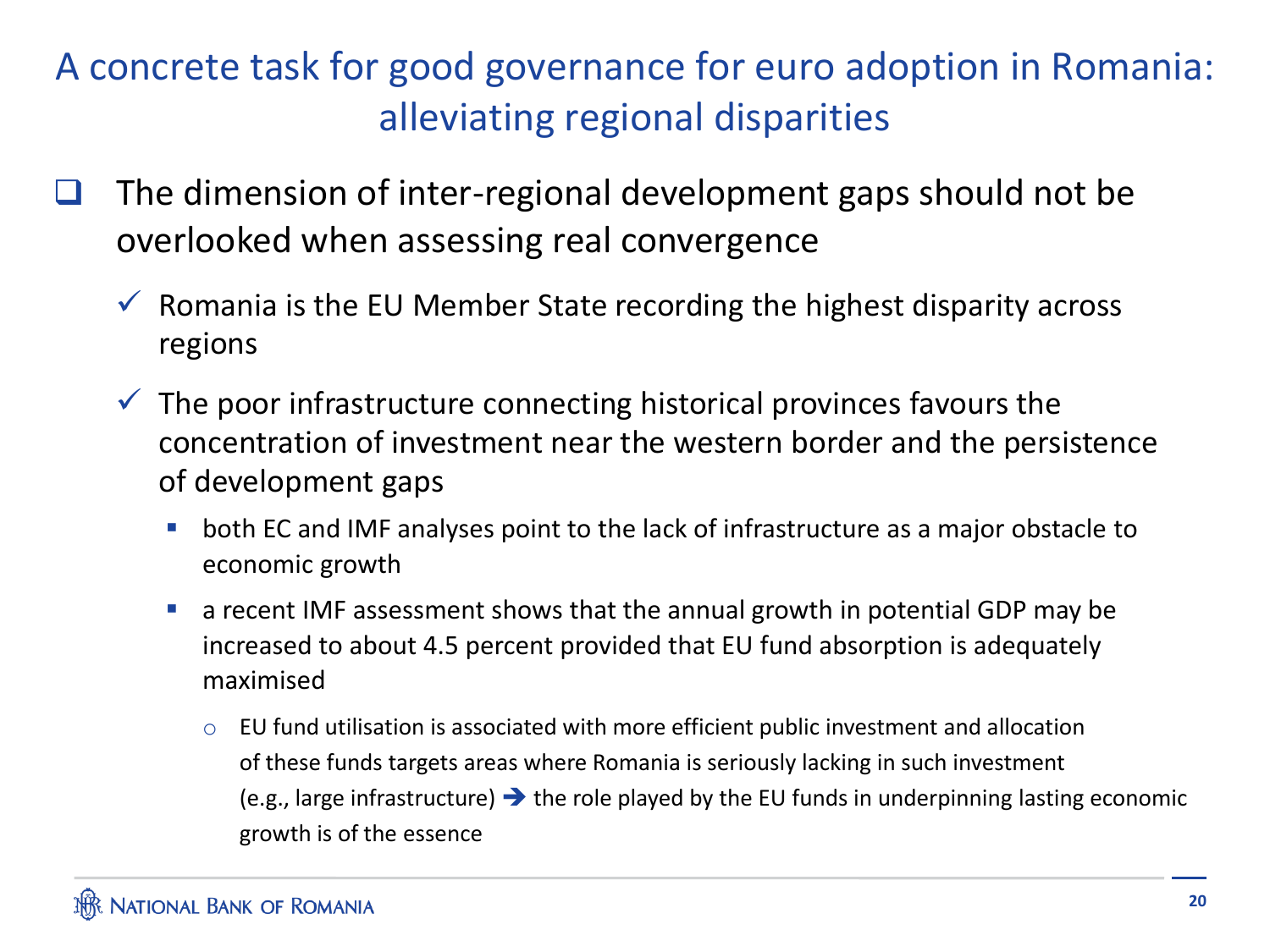## By way of conclusion